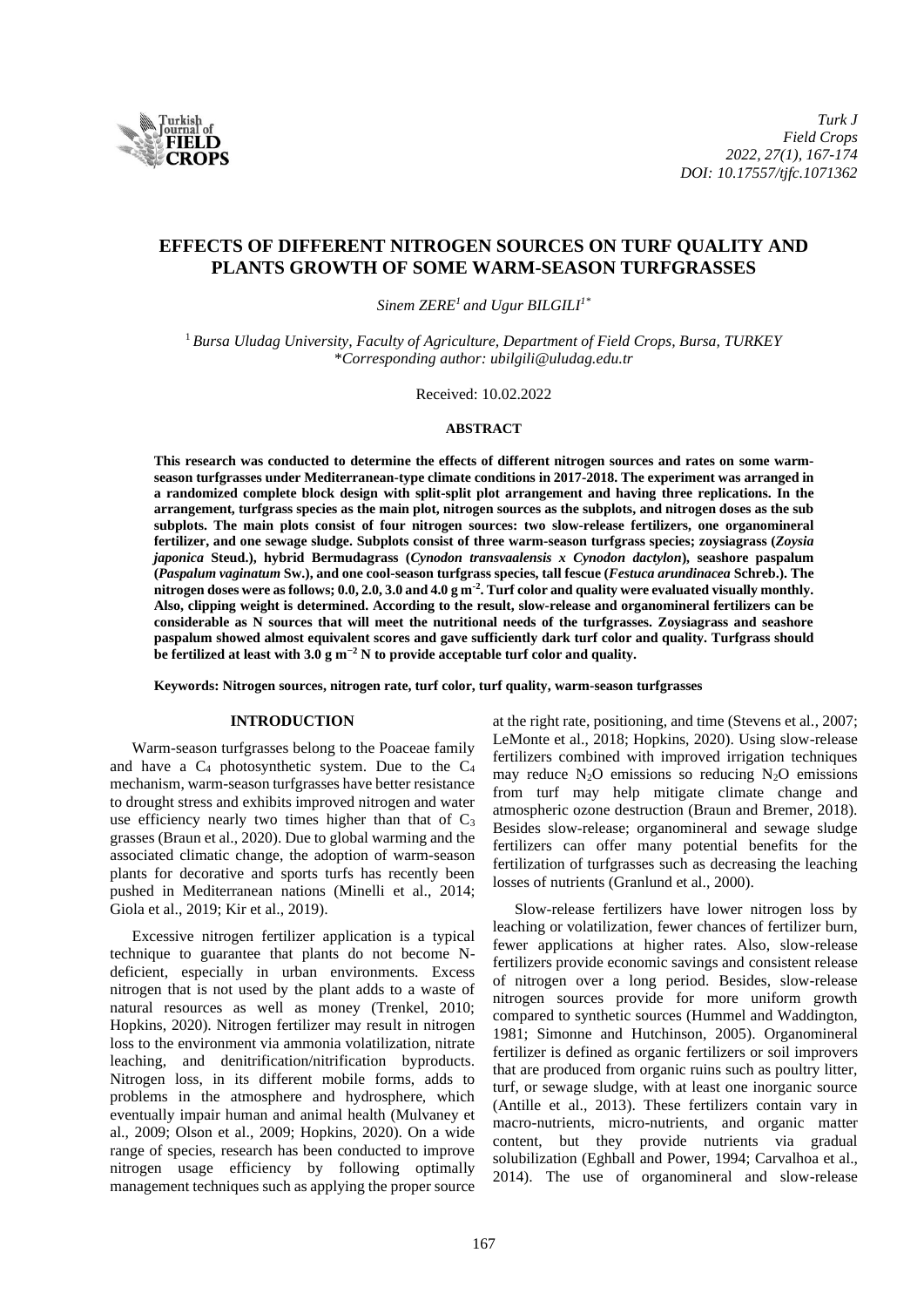fertilizers is one of the backbones of sustainable agricultural practices to eliminate the negative effects of the unbalanced use of chemical fertilizers on humans and the environment. Andiru et al. (2015) stated that slow-release fertilizer applications are as effective on plant growth as standard fertilizers. Sewage sludge is the product of sewage treatment in wastewater treatment plants and includes high levels (10% to> 20%) of organic matter, nitrogen, phosphorus, potassium, and some micronutrient elements such as copper, zinc, iron (Brady and Weil, 1999). The use of sewage sludge compost and other processed sludge products for turfgrass establishment and maintenance is an environmentally sound and cost-effective way to use sewage sludge-derived products. In addition to inorganic fertilizers, compost can be applied to the surface of turfgrass. Thus adding macro and micronutrients to the soil (Angle, 1994).

It is a necessity to investigate the use of alternative nitrogen sources to reduce environmental pollution. This research was conducted to the determination of the effects

of nitrogen sources and nitrogen doses on turf color, quality, and clipping yield for some warm-season turfgrasses.

#### **MATERIALS AND METHODS**

This study was carried out in the turfgrass experimental plots of Research and Training Centre of Faculty of Agriculture, Bursa Uludag University, in Bursa, Turkey in 2017 and 2018. The research area has a Mediterranean-type climate. Table 1 shows the temperature, precipitation, relative humidity in 2017 and 2018 growing season, and long-term average records. The long-term average temperature was 19.5 °C, the average relative humidity was 61.7%, and seasonal precipitation was 281.3 mm in the region. Relative humidity of the 2017-2018 growing seasons were higher (8% and 11%, respectively) than the long-term average records. Likewise, average temperatures of the 2017-2018 growing seasons were higher (0.2 and 0.9°C, respectively) than the long-term average. The 2017- 2018 growing season drier than the long-term average.

**Table 1.** Climate data of the research area.

| <b>Months</b> | Temperature $(^{\circ}C)$ |      |        | <b>Precipitation</b> (mm) |       |       | <b>Relative Humidity</b> $(\%)$ |      |      |  |
|---------------|---------------------------|------|--------|---------------------------|-------|-------|---------------------------------|------|------|--|
|               | 2017                      | 2018 | $LT^*$ | 2017                      | 2018  | LT    | 2017                            | 2018 | LT   |  |
| April         | 12.2                      | 15.8 | 12.8   | 38.1                      | 14.2  | 63.4  | 68.8                            | 70.8 | 66.1 |  |
| May           | 17.2                      | 19.9 | 17.6   | 33.3                      | 89.8  | 44.3  | 71.5                            | 76.5 | 62.0 |  |
| June          | 22.1                      | 23.5 | 22.1   | 56.4                      | 59.2  | 34.3  | 70.0                            | 70.1 | 57.8 |  |
| July          | 24.6                      | 26.1 | 24.6   | 18.9                      | 9.6   | 15.3  | 63.0                            | 63.5 | 56.2 |  |
| August        | 24.5                      | 26.4 | 24.3   | 6.3                       | 1.8   | 15.7  | 66.4                            | 59.6 | 57.3 |  |
| September     | 22.9                      | 21.8 | 20.1   | 0.1                       | 29.6  | 39.5  | 56.4                            | 67.8 | 63.8 |  |
| October       | 14.4                      | 16.9 | 15.2   | 57.6                      | 60.6  | 68.8  | 73.2                            | 76.7 | 68.7 |  |
| Tot./Ave.     | 19.7                      | 21.4 | 19.5   | 210.7                     | 264.8 | 281.3 | 67.0                            | 69.3 | 61.7 |  |

\* LT: Long term (1950-2015)

The experiment was carried out on previously established turfgrass plots. The treatments were set up in a randomized complete block design with a split-split plot arrangement, having three replications. The trial was conducted on plots established in 2013. Turfgrass species were designated as the main plot, nitrogen sources as the subplots, and nitrogen doses as the sub subplots. The main plot size 6 m  $\times$  4 m= 24 m<sup>-2</sup>, sub subplot size was 1 m  $\times$  2  $m = 2 m<sup>-2</sup>$ , total area 24 m<sup>-2</sup> × 16 = 384 m<sup>-2</sup>. The main plots consist of four nitrogen sources; Floranid® (16-7-15 + 2 MgO + minor elements), Biosmart<sup>®</sup> (23-5-7 + minor elements), Sewage sludge  $(4.7-1.9-0.6)$ , and Hexaferm<sup>®</sup>  $(12-15-5 + 10SO<sub>3</sub> + minor elements)$ . Types of fertilizers used in the research; Floranid and Biosmart were slowrelease fertilizers, sewage sludge was obtained by collecting and processing solid wastes of vegetable from the wastewater treatment system of Penguen Food Company. The sludge was dried to evaporate the water and reduce the moisture content. The dried muds have been ground and turned into granules for ease of application. Sewage sludge was analyzed at Department of Soil Science and Plant Nutrition, Faculty of Agriculture, Bursa Uludag University before the beginning the experiment. Analysis results are presented in Tables 2 and 3. Hexaferm was organomineral fertilizer. The organomineral fertilizer

contains at least 20% organic matter, 7% humic-fulvic acid, 5% elemental sulfur-derived  $SO_3$  and zinc, as well as N, P, K.

Subplots consist of three warm-season turfgrass species, zoysiagrass (*Zoysia japonica* Steud. cv. Zenith), seashore paspalum (*Paspalum vaginatum* Sw. cv. Seaspray), hybrid Bermudagrass (*Cynodon transvaalensis x Cynodon dactylon* cv. Tifdwarf), and one cool-season turfgrass species, tall fescue (*Festuca arundinacea* Schreb. cv. Jaguar 4G). The nitrogen doses were grouped into subsubplots. Nitrogen was applied monthly at rates of NS1: 0.0 (control) g N m<sup>-2</sup>; NS2: 2.0 g N m<sup>-2</sup>; NS3: 3.0 g N m<sup>-2</sup> and NS4 4.0 g N m−2 . Irrigation was provided at 3-day intervals via a rotary sprinkler system. Nitrogen fertilizer treatments began in mid-April 2017 and lasted for seven months. Turfgrass color and quality were rated monthly. During the growing seasons, turfgrass color ratings were assessed visually on a scale of 1-9 (1 = completely yellow;  $5 =$ unacceptable;  $6 =$  acceptable;  $9 =$  dark green). Turf quality was evaluated visually using a scale of  $1-9$  ( $1 =$  poorest; 5  $=$  unacceptable; 6  $=$  minimally acceptable; 7  $=$  good; 9  $=$ excellent) on each plot based on turfgrass uniformity, density, and color (Krans and Morris, 2007). When the plants reached a height of 6 to 8 cm, the subplots were mowed to a height of 4 cm. A 0.5 m 1.0 m strip across the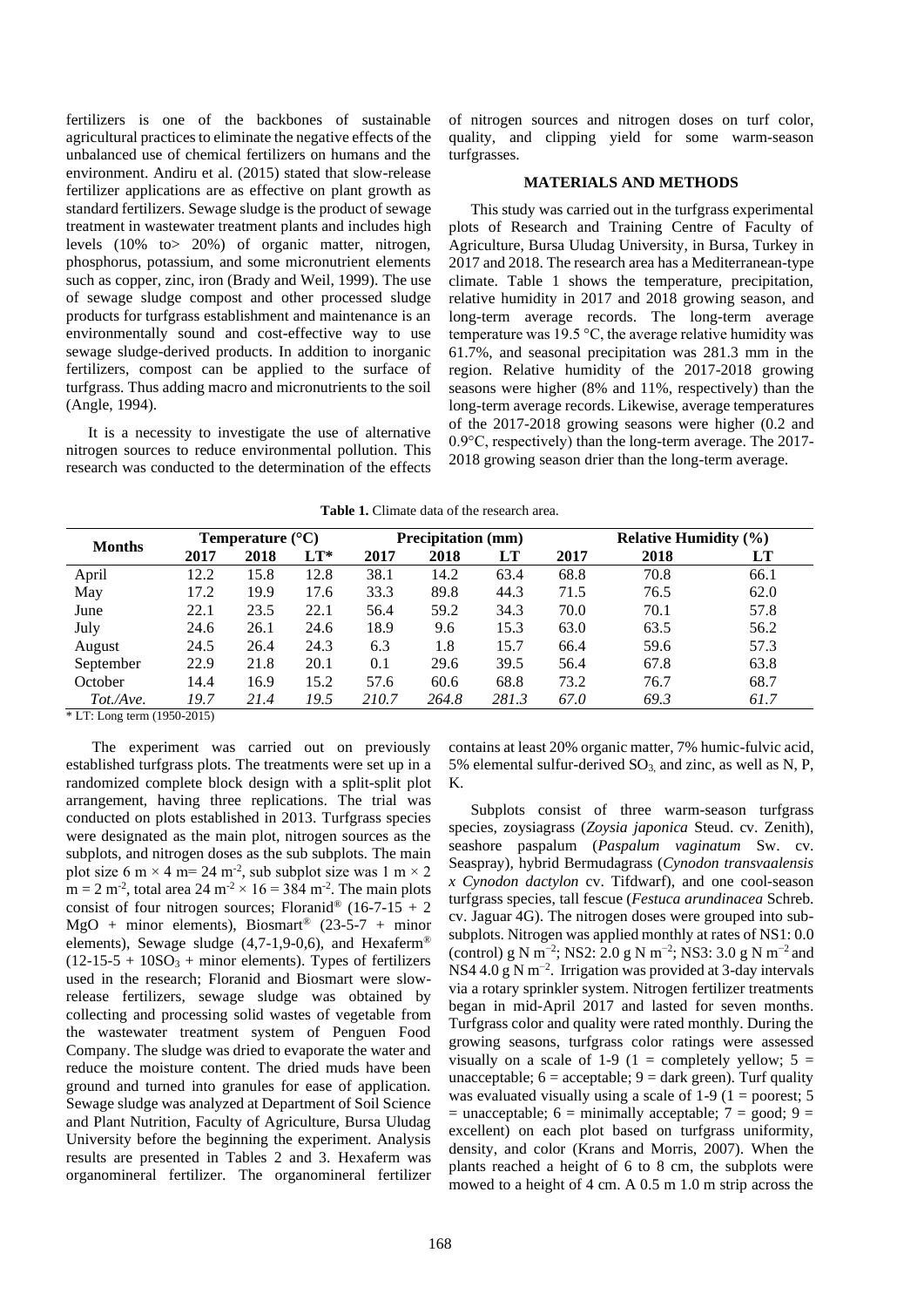center of each plot was cut at each clipping date, dried at 70 °C for 48 hours, and then weighed (Candogan et al., 2014).

Color, quality, and clipping yields data were based on two years average results. Except for visual turf color and quality, only clipping yield data were statistically analyzed. The differences between treatment means were evaluated by the least significant difference (LSD) at  $P= 0.05$ probability level. (Steel and Torrie, 1980; Acikgoz et al., 2004; Kir et al., 2019).

**Parameters (on a dry matter basis) Soil Sewage Sludge (Penguen)** pH (1:2.5, soil:water and 1:10, sludge:water) 8.48 6.73 Electrical conductivity (mmhos/cm) 468 6780 % N  $0.106$  4.66 Ammonium-N  $(mg \text{.} kg^{-1})$  $(4.66$ Total-P % 1.87 Available-P  $(mg.kg^{-1})$ ) 30.95 785.9 Organic C (%) 2.091 42.15  $C/N$  (%) 5.24 Total Na  $(mg.kg^{-1})$  $(675)$  1262.5 Total K  $(mg.kg^{-1})$  $5180$  6050 Total Ca (%) 17415 2.51 Total  $Mg$  (mg.kg<sup>-1</sup>) ) 15090 7768.8 Total Mn  $(mg.kg^{-1})$ ) 788.3 625.6 Total Fe  $(mg.kg^{-1})$ ) 36210 9211.3

**Table 2.** Analysis results of sewage sludge and soil.

Table 3. Analysis result of some heavy metal standards and contents of sewage sludge and soil (mg kg<sup>-1</sup>).

|                   |           | Standards*           |                           |                                |
|-------------------|-----------|----------------------|---------------------------|--------------------------------|
| <b>Parameters</b> | Soil      | <b>Sewage Sludge</b> | <b>Research Area Soil</b> | <b>Sewage Sludge (Penguen)</b> |
| <b>Total Cd</b>   | 1-3       | 10                   | 0.148                     | 1.4                            |
| Total Zn          | 50-300    | 2500                 | 54.95                     | 578.9                          |
| Total Cr          | 100       | 1000                 | 134.0                     | 176.4                          |
| Total Ni          | $30 - 75$ | 300                  | 97.08                     | 93.1                           |
| Total Cu          | 50-140    | 1000                 | 33.48                     | 115.3                          |
| Total Pb          | 150-300   | 750                  | 10.42                     | 30.3                           |

### **RESULTS AND DISCUSSION**

Results of visual turf color and quality average values present in Table 4, and clipping yield average values present in Table 5. Since warm-season turfgrasses were yellowish-brown throughout the winter months, only data from the spring-summer-autumn seasons were statistically analyzed for clipping yield (Kir et al., 2019).

During the experiment, nitrogen sources (NS), turfgrass species (TS), nitrogen doses (ND) substantially impacted visual turfgrass color, quality, and clipping yield. NS x TS interaction had a significant effect on turf color, quality, and clipping yields, except for the NS x TS interaction of the quality in spring season. NS x ND interaction color, quality, and clipping yields values were found significant for all season observations. TS x ND interactions turfgrass color, quality, and clipping were significant for all observations (Table 4). In the present study, generally the sewage sludge fertilizer produced minimum color and quality values among nitrogen sources, while the highest values were obtained from the application slow-release fertilizer. Biosmart, Hexaferm and Floranid gave high turf color and quality (Table 5). The highest clipping yield was obtained from Hexaferm slow-release fertilizer, and the lowest clipping yield was obtained from sewage sludge fertilizer during the trial (Table 6).

Differences were observed between the effects of nitrogen sources used in our experiment. Higher color and quality values were obtained in one of the slow-release fertilizers compared to the other. This situation may have developed due to many different reasons, from minor element differences in the content of fertilizers to coating material. Some researchers state that slow-release fertilizers show different properties according to the coating material (Azeem et al., 2014; Mehmood et al., 2019). Slow-release fertilizers nitrogen releasing rate is affected by coating thickness, soil temperature, soil moisture, and soil N concentration gradient, which also affects plant growth (Braun and Bremer, 2018). Ucgun et al. (2020) reported that in the studies conducted with slowrelease fertilizers, there were differences between fertilizers belonging to different companies, as well as differences between fertilizers belonging to the same company and using the same coating material, so emphasizes that the effect of factors such as the thickness of the coating material on the release time of the fertilizers. The nutrient release of slow-release fertilizers over time cannot be predicted exactly and the amount of release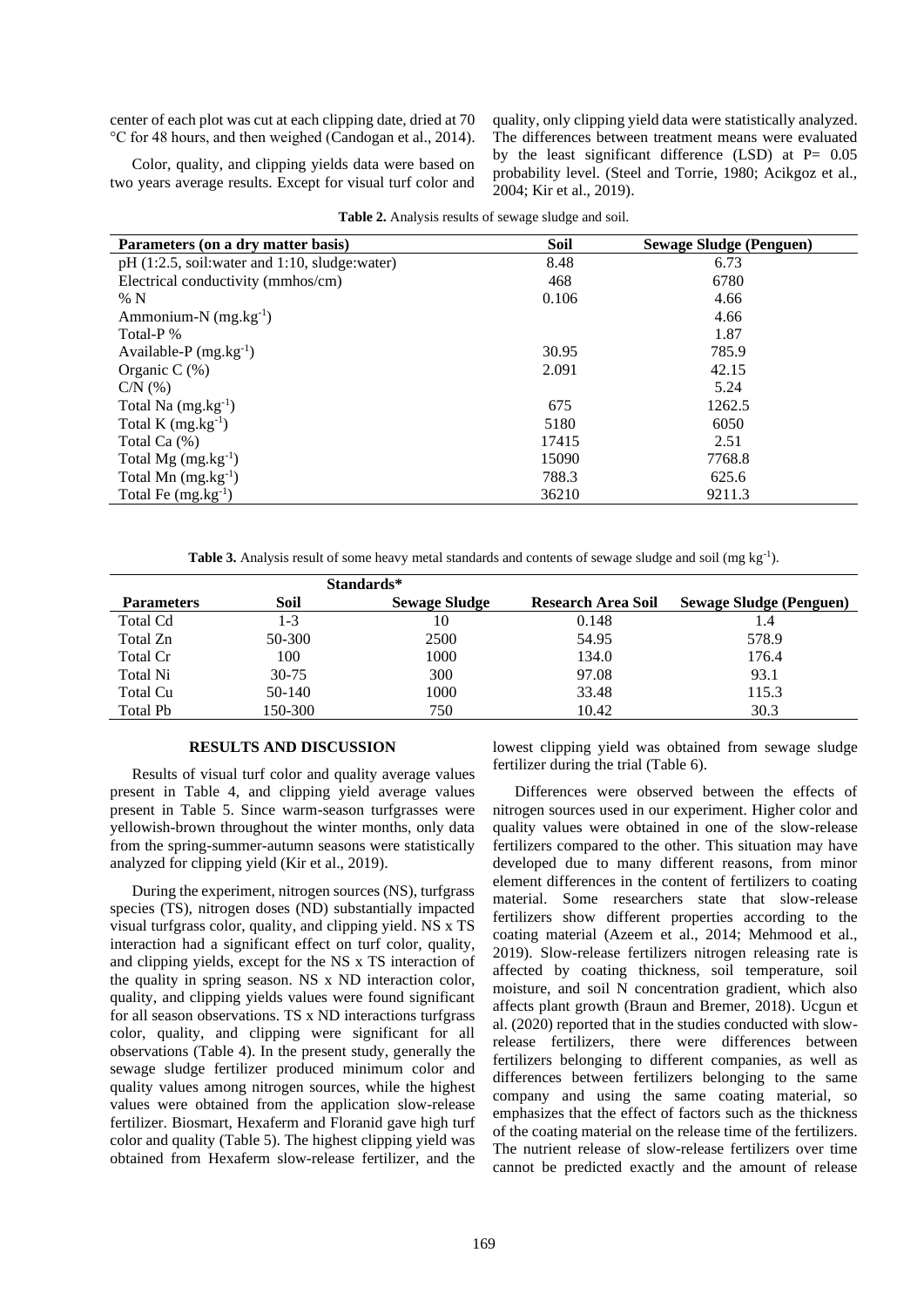depends on soil and climatic conditions (Azeem et al., 2014).

Biosmart x zoysiagrass, Biosmart x seashore paspalum, and Hexaferm x zoysiagrass interactions gave the highest turfgrass color and quality values. Sewage sludge x hybrid Bermudagrass, sewage sludge x tall fescue interactions gave the lowest color and quality ratings.

**Table 4.** Result of variance analysis of color, quality, and clipping yield under nitrogen sources (NS), turfgrass species (TS), and nitrogen doses (ND).

| Factor                      | Color     |      |      | <b>Quality</b> |      |      | Clipping yield |      |        |
|-----------------------------|-----------|------|------|----------------|------|------|----------------|------|--------|
| <b>Sources of variation</b> | $Spr.***$ | Sum. | Aut. | Spr.           | Sum. | Aut. | Spr.           | Sum. | Aut.   |
| <b>NS</b>                   | *         | $**$ | *    | *              | *    | $**$ | *              | $**$ | $\ast$ |
| TS                          | **        | $**$ | $**$ | $**$           | $**$ | $**$ | $**$           | $**$ | $***$  |
| ND                          | $**$      | $**$ | **   | $***$          | $**$ | $**$ | $**$           | $**$ | $***$  |
| $NS \times TS$              | *         | $**$ | ∗    | ns             | *    | *    | *              | $**$ | $***$  |
| $NS \times ND$              | $**$      | $**$ | **   | $**$           | *    | *    | $**$           | *    | ∗      |
| TS x ND                     | $**$      | $**$ | $**$ | $**$           | $**$ | $**$ | $**$           | ∗    | $***$  |
| $NS \times TS \times ND$    | ns        | *    | *    | *              | *    | *    | $**$           | $**$ | *      |

\*, \*\*: F-test significant at p≤/0.05 and p≤/0.01, respectively. ns: not significant.

\*\*\*: Spr: Spring, Sum.: Summer, Aut.: Autumn

**Table 5.** Turf color and quality of some turfgrass species (TS) under different nitrogen sources (NS), and nitrogen doses (ND).

|                 |      |      | <b>Color</b> |                              |             |      |      | Quality |                          |             |
|-----------------|------|------|--------------|------------------------------|-------------|------|------|---------|--------------------------|-------------|
| <b>NS</b>       | Spr. | Sum. | Aut.         | Win.                         | <b>Mean</b> | Spr. | Sum. | Aut.    | Win.                     | <b>Mean</b> |
| NS <sub>1</sub> | 5.6  | 6.2  | 5.9          |                              | 5.9         | 5.5  | 5.9  | 5.7     |                          | 5.7         |
| NS <sub>2</sub> | 5.9  | 6.4  | 6.0          | $\blacksquare$               | 6.1         | 5.8  | 6.2  | 5.8     |                          | 5.9         |
| NS <sub>3</sub> | 5.3  | 5.8  | 5.4          | $\overline{a}$               | 5.5         | 5.3  | 5.7  | 5.2     |                          | 5.4         |
| NS <sub>4</sub> | 5.7  | 6.2  | 5.9          | $\overline{a}$               | 5.9         | 5.7  | 6.1  | 5.9     |                          | 5.9         |
| Mean            | 5.6  | 6.1  | 5.8          | $\overline{a}$               | 5.8         | 5.6  | 6.0  | 5.7     |                          | 5.7         |
| <b>TS</b>       |      |      |              |                              |             |      |      |         |                          |             |
| $\mathbf{1}$    | 5.2  | 6.0  | 5.4          | $\overline{a}$               | 5.5         | 5.1  | 5.8  | 5.2     |                          | 5.4         |
| $\overline{2}$  | 5.9  | 6.5  | 6.0          | $\overline{a}$               | 6.1         | 5.7  | 6.2  | 5.9     |                          | 5.9         |
| 3               | 6.0  | 6.7  | 5.9          | ٠                            | 6.2         | 5.9  | 6.4  | 5.7     |                          | 6.0         |
| 4               | 5.5  | 5.6  | 6.0          | ٠                            | 5.7         | 5.5  | 5.5  | 5.9     |                          | 5.6         |
| Mean            | 5.6  | 6.2  | 5.8          | $\overline{a}$               | 5.8         | 5.6  | 6.0  | 5.7     |                          | 5.7         |
| ND              |      |      |              |                              |             |      |      |         |                          |             |
| 0.0             | 3.1  | 3.7  | 3.4          | $\overline{a}$               | 3.4         | 3.0  | 3.4  | 3.3     |                          | 3.2         |
| 2.0             | 5.5  | 6.1  | 5.7          | $\qquad \qquad \blacksquare$ | 5.7         | 5.4  | 5.9  | 5.7     | $\overline{\phantom{a}}$ | 5.7         |
| 3.0             | 6.6  | 7.1  | 6.7          | $\overline{a}$               | 6.8         | 6.5  | 6.9  | 6.5     |                          | 6.6         |
| 4.0             | 7.4  | 7.9  | 7.4          | ٠                            | 7.5         | 7.3  | 7.7  | 7.2     | $\overline{\phantom{a}}$ | 7.4         |
| Mean            | 5.6  | 6.2  | 5.8          | ٠                            | 5.8         | 5.6  | 6.0  | 5.7     |                          | 5.7         |

\*: NS1: Floranid® (16-7-15 + 2 MgO + minor elements), NS2: Biosmart® (23-5-7 + minor elements), NS3: Sewage sludge (4,7-1,9-0,6), and NS4: Hexaferm $\Re$  (12-15-5 + 10SO<sub>3</sub> + minor elements)

\*\*: 1: Tifdwarf (*Cynodon transvaalensis x Cynodon dactylon*), 2: Seaspray (*Paspalum vaginatum* Sw), 3: Zenith (*Zoysia japonica* Steud.), 4: Jaguar 4G (*Festuca arundinacea* Schreb.)

\*\*\*: g N m-2

The sewage sludge fertilizer exhibited values above 6 with respect to color and quality, which is acceptable for some observations. However, compared to other nitrogen sources, it exhibited lowest turf color, quality, and clipping yield values (Table 5). In our previous study, which we carried out using three different sewage sludge, it was determined that the application of sewage sludge at rates as low as 4.0 g N m<sup>-2</sup> was beneficial as at least 6.0 g N m<sup>-2</sup> nitrogen dose. Although sewage sludge was less effective than chemical fertilizers, it at least resulted in acceptable turfgrass color and quality, so it was stated that sewage sludge may be an alternative to chemical fertilizers (Zere and Bilgili, 2016). In a study conducted by applying sewage sludge to Bermudagrass, researchers reported positive results for turf growth. The use of sewage sludge is an

alternative to waste disposal as it meets environmental and economic requirements (Nobile et al., 2014). However, heavy, or toxic metals in sewage sludge cause heavy metal accumulation and threaten long-term soil quality (Dai et al., 2007; Lin et al., 2017). The sewage sludge used in the study was collected from the activated sludge system of a food processing and canning factory, not from industrial production, so the heavy metal concentration of the sewage sludge was low. Therefore, they did not pose environmental damage or a potential health risk. Heavy metal contents of the sewage sludge were all lower than the recommended limit values in sewage sludge as stated by USEPA 40 CFR Part 503 regulations (USEPA, 1994).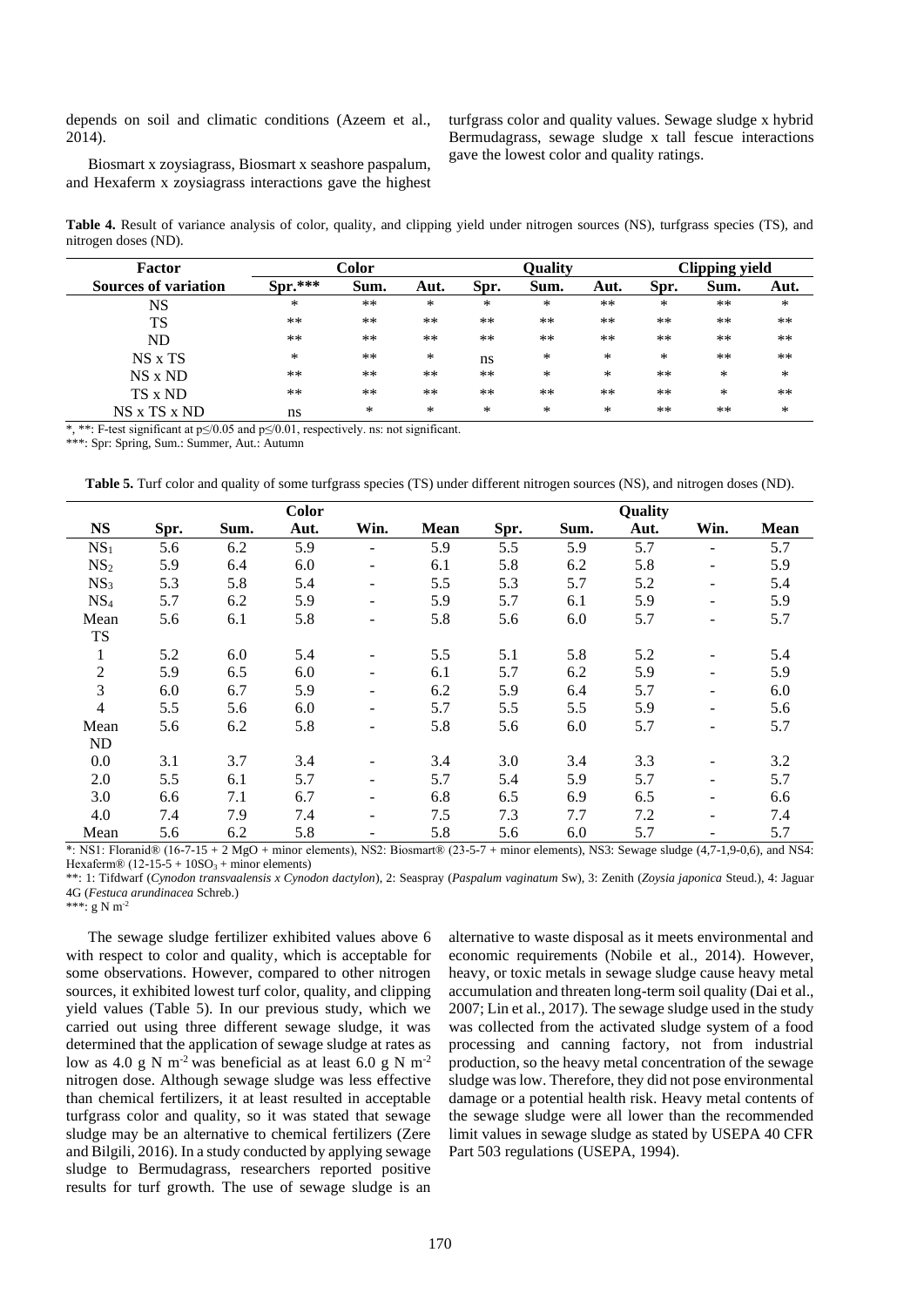| <b>NS</b>           | <b>Spring</b>      | <b>Summer</b> | <b>Autumn</b>      | Winter | <b>Mean</b> |
|---------------------|--------------------|---------------|--------------------|--------|-------------|
| NS <sub>1</sub>     | 116.9 <sub>b</sub> | 119.5c        | 99.5 c             | -      | 111.9       |
| NS <sub>2</sub>     | 134.3 a            | 154.1 a       | 134.4 a            |        | 140.9       |
| NS <sub>3</sub>     | 110.5 <sub>b</sub> | 118.7 c       | 97.2 c             |        | 108.8       |
| NS <sub>4</sub>     | 126.2 a            | 134.9 b       | 120.2 <sub>b</sub> |        | 127.1       |
| Mean                | 121.9              | 131.8         | 112.8              |        | 122.2       |
| LSD <sub>0.05</sub> | 8.08               | 4.55          | 10.90              |        |             |
| <b>TS</b>           |                    |               |                    |        |             |
| 1                   | 69.0d              | 86.2 c        | 77.7 d             |        | 77.6        |
| $\sqrt{2}$          | 149.3 <sub>b</sub> | 164.1 b       | 127.7 <sub>b</sub> |        | 147.0       |
| $\overline{3}$      | 182.4 a            | 200.3a        | 154.1 a            |        | 178.9       |
| $\overline{4}$      | 87.2c              | 76.5 d        | 92.2c              |        | 85.3        |
| Mean                | 121.9              | 131.7         | 112.9              |        | 122.2       |
| LSD <sub>0.05</sub> | 8.50               | 7.04          | 8.19               |        |             |
| ND                  |                    |               |                    |        |             |
| 0.0                 | 37.8 d             | 47.4 d        | 40.9d              |        | 42.0        |
| 2.0                 | 102.3c             | 111.4 c       | 95.3c              |        | 103         |
| 3.0                 | 140.1 <sub>b</sub> | 156.4 b       | 130.7 <sub>b</sub> |        | 142.4       |
| 4.0                 | 207.8a             | 211.8 a       | 184.6 a            |        | 201.4       |
| Mean                | 122                | 131.7         | 112.8              |        | 122.2       |
| LSD <sub>0.05</sub> | 6.82               | 8.63          | 8.23               |        |             |

**Table 6.** Clipping yield of some turfgrass species (TS) under different nitrogen sources (NS), and nitrogen doses (ND).

\*: F-test significant at P< 0.05, \*\*: F-test significant at P ≤ 0*.*01, ns: not significant.

NS: Nitrogen Sources, TS: Turfgrass species, ND: Nitrogen Doses.

The highest color and quality values were obtained from Biosmart x 4.0 g N m<sup>-2</sup> interaction for the spring season, and from the Biosmart x 4.0 g N m<sup>-2</sup> and hexaferm x 4.0 g N m<sup>-2</sup> interaction for the summer and autumn seasons. Also, Biosmart x 4.0 g N m<sup>-2</sup> interaction gave the highest clipping yield, and Floranid x 0.0 g N m<sup>-2</sup>, sewage sludge  $x$  0.0 g N m<sup>-2</sup> interactions gave the lowest clipping yield values.

In our study, zoysiagrass and seashore paspalum showed high color and quality values for summer season. Likewise, the highest clipping yields were obtained from zoysiagrass and seashore paspalum (Table 5, 6). Due to improved morphological uniformity seashore paspalum and zoysiagrass are high turf quality (Hanna and Anderson, 2008). Hybrid Bermudagrass color, quality, and clipping yield values found lower than other warm-season turfgrasses (Table 5, 6). Rezende et al. (2020) determined that Bermudagrass has slow growth, and consequently a low need for maintenance. During our study, tall fescue, which is a cool-season turfgrass, has low color and quality scores in the summer season when compared to warmseason turfgrasses. The highest color and quality values of tall fescue were obtained in the spring and autumn season when the temperature is lower than summer months. As a result, higher turfgrass color and quality values were obtained from the warm-season turfgrasses at low nitrogen doses in the summer season than the cool-season turfgrasses. Temperature is the major factor limiting the growth of cool-season turfgrasses during the summer months (Jiang and Huang, 2001). Researchers indicated that warm-season turfgrass optimum growth rate occurs at lower nitrogen concentrations than cool-season grasses also, nitrogen requirements are less than cool-season grasses. Warm-season grasses grow faster than cool-season

turfgrass across a wide range of nitrogen concentrations (Wilson and Brown, 1983; Brown, 1985).

As a rule, warm season turfgrasses perform well in the summer on average, whereas cool-season turfgrasses do well during the coldest months (Richardson et al., 2008; Charif, 2021). Some researchers have observed that warmseason grass species use less water to generate the same dry matter weight due to their distinct physiology, therefore they are more suitable to Mediterranean climates and have greater recovery when compared to cool-season turf species (Croce et al., 2004; Turgeon, 2012; Volterrani and De Bertoldi, 2012; Lulli et al., 2012; Fontanelli et al., 2017). When warm-season turfgrasses begin active development during an optimal spring transition, cool-season turfgrasses lose vigor and density (Horgan and Yelverton, 2001).

The amount of nitrogen applied was the most important factor in determining turfgrass quality (Trenholm and Unruh, 2005). Increasing the dose of N application enhanced the color and quality for both years in our research. The 4.0 g N m<sup>-2</sup> dose provided the highest turf color and quality. The second highest turf color and quality obtained was 3.0 g N m−2 . Except for the summer season of color, 2.0 g N m−2 nitrogen dose exhibited unacceptable turf color and quality. In all seasons, the control N rate  $(0.0 \text{ g N})$  $m<sup>-2</sup>$ ) ranked unsatisfactory quality (rating < 6). Clipping yield values increased with increasing nitrogen doses (Table 6). Turf quality is a multifaceted feature that plays a critical role in turfgrass assessment (Russi et al., 2004). The visual ratings of turfgrass quality, which is based on a mix of color, density, uniformity, disease or environmental stress, and other factors, is generally done monthly or seasonally on a scale of 1 to 9 (Morris and Sherman, 2000). In the present study, an acceptable turfgrass color and quality were attained under the 3.0 g N  $\mathrm{m}^2$  dose treatment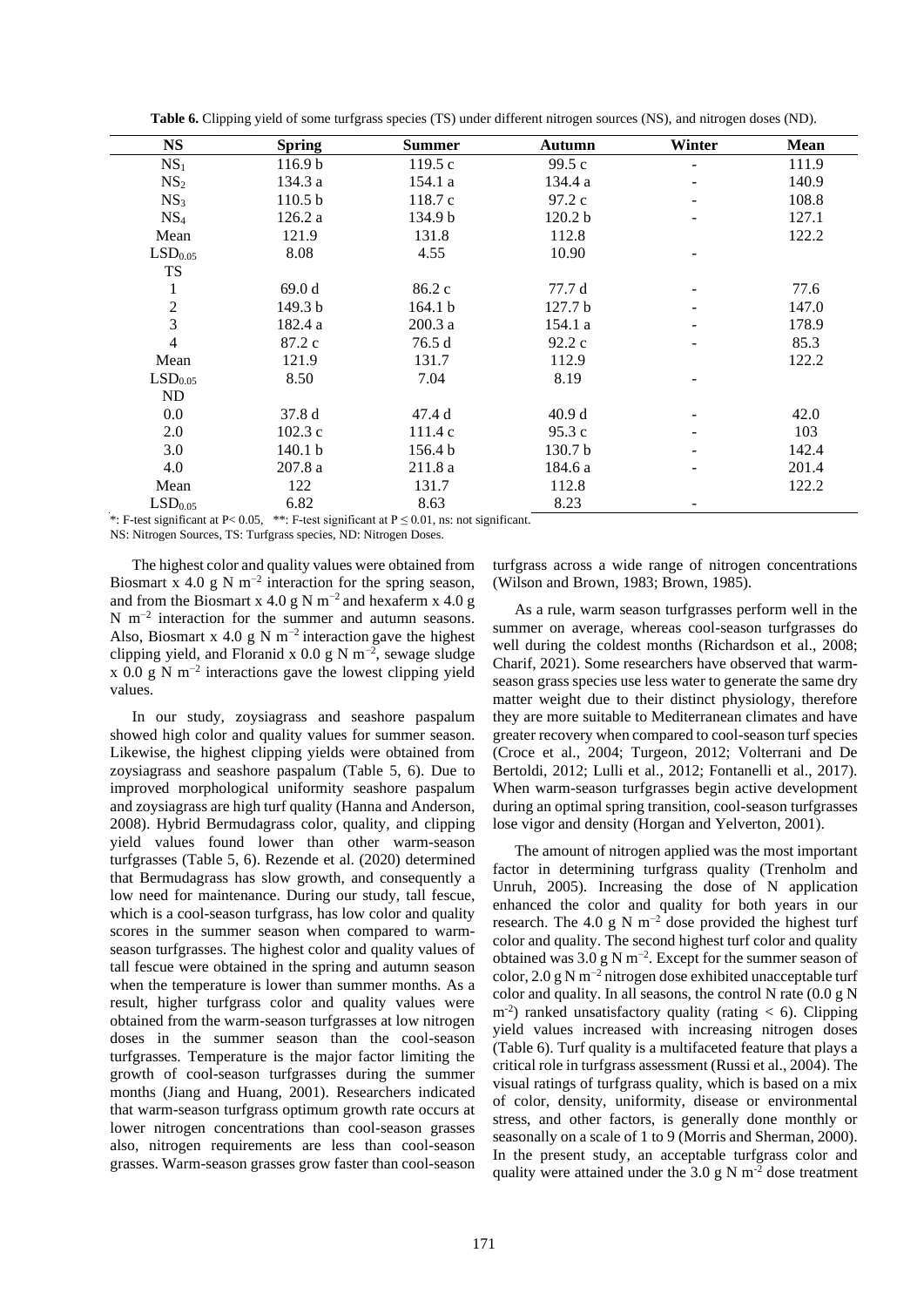throughout all months of the trial season. (Table 5). Our previous study applied the doses of chemical fertilizers (0, 2, 4, 6  $g$  N m<sup>-2</sup>) on three different warm-season turfgrass species of the hybrid Bermudagrass (Tifdwarf: *Cynodon dactylon x Cynodon transvaalensis*; Gobi, Sydney: *Cynodon dactylon* L. Pers.) was determined a nitrogen dose of 4.0  $\text{g}$  N m<sup>-2</sup> for acceptable turfgrass color and quality in the Mediterranean-type climate (Bilgili et al., 2017). It can be said that the application of microbial fertilizer in lower doses compared to chemical fertilizer improves color and quality.

Zoysiagrass x 4.0 g N m<sup>-2</sup> and seashore paspalum x 4.0 g N m<sup>-2</sup> interactions gave the highest turf color and quality values. While zoysiagrass x 4.0 g N m<sup>-2</sup> interactions gave the highest clipping yields, hybrid Bernudagrass x 0.0 g N m<sup>-2</sup> gave the lowest clipping yields.

Warm-season turfgrasses develop best in the temperature range of 25-35°C. These species thrive well in the summer when the temperature is high. In autumn and winter, when the temperature drops below 10°C, their growth ceases and their color turns yellow-brown (Christians, 2004; Bilgili et al., 2016). "Dormancy", which appears in the form of yellowing in warm-season turfgrass plants in winter, occurs as a result growth arrest and fragmentation of chlorophyll molecules, only the living growth points remaining in the knuckles of stolons and rhizomes survive the winter (Avcioglu, 1997). According to the recorded data of both years, which revealed similar results; the earliest zoysiagrass entered the dormant period in autumn, followed by seashore paspalum, and hybrid Bermudagrass varieties, respectively. The period of dormancy for both years showed substantial similarity to the previous year for zoysiagrass (80 and 83 days), seashore paspalum (133 and 123 days), and hybrid Bermudagrass (108 and 110 days) (Table 7). Some researchers declare that zoysiagrass enters the dormant period at the earliest in autumn, and they report results consistent with our findings. Also, researchers working on zoysiagrass report that this turfgrass plant has a shorter dormant period than other warm-season turfgrasses (Croce et al., 2004; Aaron et al., 2007; Salman, 2008). Certain components of turfgrass care, such as fertilizer, mowing, and irrigation type, can also impact quality, color, and dormancy and should be considered when evaluating turfgrasses for dormancy length.

Table 7. Dates of the beginning and the exit from dormancy during the years of trial.

| <b>Species</b>  | <b>Beginning of dormancy</b> | <b>Cessation of dormancy</b> | Vegetation<br>(days) | <b>Dormancy</b><br>(days) |
|-----------------|------------------------------|------------------------------|----------------------|---------------------------|
| Tifdwarf        |                              | 31.03.2017                   |                      | 108                       |
| Seaspray        |                              | 22.03.2017                   |                      | 133                       |
| Zenith          |                              | 08.03.2017                   |                      | 80                        |
| <b>Tifdwarf</b> | 04.12.2017                   | 24.03.2018                   | 248                  | 110                       |
| Seaspray        | 10.12.2017                   | 12.04.2018                   | 263                  | 123                       |
| Zenith          | 10.12.2017                   | 03.03.2018                   | 277                  | 83                        |
| Tifdwarf        | 03.12.2018                   |                              | 254                  |                           |
| Seaspray        | 08.12.2018                   |                              | 271                  |                           |
| Zenith          | 08.12.2018                   |                              | 280                  |                           |

## **CONCLUSION**

In this research, two slow-release fertilizers, one organomineral fertilizer, and one sewage sludge were used. Results of this study showed that effects of the slow-release fertilizers used in the study were different. Among the slow-release fertilizers, slow-release fertilizer (NS2) gave better turf color and quality than slow-release fertilizer (NS1) showed a lower performance. The slow-release fertilizer (NS2), organomineral fertilizer gave high turf color and quality. The lowest performance was obtained sewage sludge fertilizer. Zoysiagrass and seashore paspalum showed almost equivalent scores in terms of color and quality parameters. We can say that zoysiagrass and paspalum turfgrass species are more successful than other turfgrass species. Our results suggest that to provide acceptable turf color and quality at least throughout the growing season should be fertilized with  $3.0 \text{ g m}^{-2}$  N monthly. To eliminate the negative environmental effects caused by chemical fertilizers, a sustainable understanding, and program that envisages the effective application of microbial fertilizers in agriculture should be put into effect.

In this context, slow-release and organomineral fertilizers can be assessable as sources that will meet the nutritional needs of the turfgrasses.

#### **ACKNOWLEDGMENTS**

This research was supported by The Scientific and Technical Research Council of Turkey (Tubitak-112O745 Project Leader: Prof. Dr. Ugur Bilgili). The authors thank The Scientific and Technical Research Council of Turkey for financial support during this study.

## **LITERATURE CITED**

- Aaron, J.P., M.C. Suzanne, J.V. Jeffreyand and J.R. Zachary. 2007. Differences in Freeze Tolerance of Zoysiagrasses: II. Carbohydrate and Proline Accumulation. Crop Sci. 47:2170- 2181 pp.
- Acikgoz, N., E. Ilker and A. Gokcol, 2004. Assessment of Biological Research on the Computer. EU, TOTEM, Izmir.
- Andiru, G., C. Pasian and J. Frantz. 2015. Effects of controlledrelease fertilizer placement on nutrient leaching and growth of bedding impatiens. Journal of Environmental Horticulture 33: 58-65.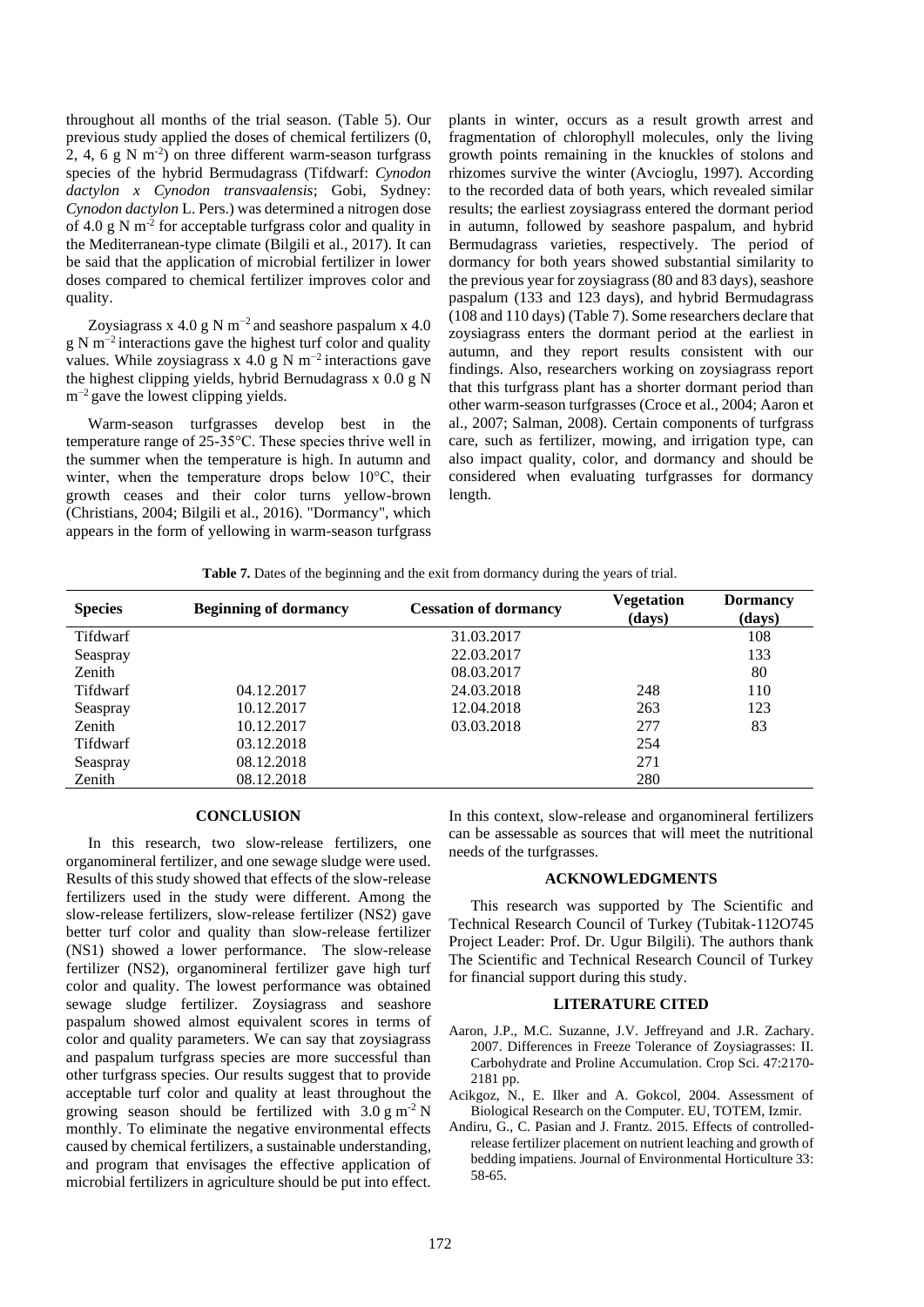- Angle, J.S. 1994. Sewage sludge compost for establishment and maintenance of turfgrass. In Handbook of Integrated Pest Management for Turf and Ornamentals. Ed. A R Leslie. pp. 45–72. Lewis Publishing, Boca Raton, FL.
- Antille, D.L., R. Sakrabani, S.F. Tyrrel, M.S. Le and R.J. Godwin. 2013. Characterization of organomineral fertilizers derived from nutrient-enriched biosolids granules. Applied and Environ. Soil Sci. Vol. 2013, Article ID 694597, 11 pp.,http://dx.doi.org/10.1155/2013/694597.
- Avcıoglu, R. 1997. Turf Technique. Aegean University, Agricultural Faculty, Field Crops Department, Bornova-Izmir (in Turkish).
- Azeem, B., K. Kushaari, Z.B. Man, A. Basit and T.H. Thanh. 2014. Review on materials and methods to produce controlled-release coated urea fertilizer. Journal of Controlled Release 181: 11-21.
- Bilgili, U., S. Zere and F. Yonter 2017. Effects of Different Nitrogen Rates on Plant Growing and Turf Quality of Bermudagrass (*Cynodon* sp.). DOI:10.18016/ksudobil.348904. KSU J. Nat. Sci. 20 (Special issue): 52-59.
- Bilgili, U., A. Cansev, B.N. Candogan, F. Yonter and M. Kesici Zengin. 2016. Marmara (Transition) Climate, Irrigation and Warm Season Grasses Nitrogen Fertilization of Plant Species in the Belt Some of the Levels Development and the Effects on the Quality of the Grass. Journal of Field Crops Central Research Institute 25 (special issue-2):241-245.
- Brady, N.C. and R.R. Weil. 1999. The Nature and Properties of Soils, 12th ed. Prentice-Hall, Upper Saddle River, NJ.
- Braun, R.C. and D.J. Bremer. 2018. Nitrous Oxide Emissions from Turfgrass Receiving Different Irrigation Amounts and Nitrogen Fertilizer Forms. Crop Science 58.
- Braun, R.C., D.J. Bremer and A.H. Jared. 2020. Simulated traffic on turfgrasses during drought stress: I. Performance and recovery of turf canopies. Special issue: international turfgrass research conference. DOI: 10.1002/csc2.20324.
- Brown, R.H. 1985. Growth of C3 and C4 grasses under low N levels. Crop Sci. 25: 954-957.
- Candogan, B.N., U. Bilgili, S. Yazgan and E. Acikgoz. 2014. Growth and Quality Responses of Tall Fescue (*Festuca arundinacea* Schreb.) to Different Irrigation Levels and Nitrogen Rates. Turkish Journal of Field Crops 19(1):142- 152.
- Carvalhoa, R.P., R.A. Moreiraa, M.C.M. Cruz, D.R. Fernandes and A.F. Oliveira. 2014. Organomineral fertilization on the chemical characteristics of Quartzarenic Neosol cultivated with olive tree. Scientia Horticulturae 176: 120-126.
- Charif, K., I. Mzabri, M. Rimani, A. Boukroute, N. Kouddane and A. Berichi, 2021. Effect of the season on establishment of some turf grasses under the climatic conditions in eastern Morocco. Australian Journal of Crop Science 15(4):518-523.
- Christians, N. 2004. Fundamentals of Turfgrass Management. John Wiley and Sons, NJ, USA, 359 p.
- Croce, P., A. De Luca, M. Mocioni, M. Volterrani and J.B. Beard. 2004. Adaptability of Warm-season Turfgrass Species and Cultivars in a Mediterranean Climate. Acta Horticulturae 661: 365-368.
- Dai, J.Y., M.Q. Xu, J.P. Chen, X.P. Yang and Z.S. Ke. 2007. PCDD/F, PAH and heavy metals in the sewage sludge from six wastewater treatment plants in Beijing, China Chemosphere 66 353 361.
- Eghball, B. and J.F. Power. 1994. Beef cattle feedlot management. J. Soil Water Conserv. 49: 113-122.
- Fontanelli, M., M. Pirchio, C. Frasconi, L. Martelloni, M. Raffaelli, A. Peruzzi, N. Grossi, L. Caturegli, S. Magni, M. Gaetani and M. Volterrani. 2017. Steaming and Flaming for Converting Cool-season Turfgrasses to Hybrid Bermudagrass

in Untilled Soil. HortTechnology, Technology and Product Reports 27(5): 682-689.

- Giola, M., P. Benincasa, G. Anastasi, S. Macolino and A. Onofri, 2019. Effects of Sub-Optimal Temperatures on Seed Germination of Three Warm-Season Turfgrasses with Perspectives of Cultivation in Transition Zone. Agronomy 9: 421.
- Hanna, W.W. and W.F. Anderson. 2008. Development and Impact of Vegetative Propagation in Forage and TurfBermudagrasses. Agron. J. 100:103-107.
- Horgan, B. and F. Yelverton. 2001. Removal of perennial ryegrass from overseeded bermudagrass using cultural methods. Crop Sci. 41:118-126.
- Hopkins, B.G. 2020. Developments in fertilizers. In: Rengel Z, editor. Achieving Sustainable Crop Nutrition. Cambridge, UK: Burleigh Dodds Science Publishing.
- Hummel, N.W. Jr. and D.V. Waddington. 1981. Evaluation of slow-release nitrogen sources on Baron Kentucky bluegrass. Soil Sci. Soc. Am. J. 45: 966-970.
- Jiang, Y. and B. Huang. 2001. Effects of calcium on physiological responses of tall fescue and Kentucky bluegrass to drought stress. Int Turfgrass Soc Res J. 9:297-302.
- Kir, B., R. Avcioglu, A. Salman and S.S Ozkan. 2019. Turf and Playing Quality Traits of Some New Turfgrass Alternatives in a Mediterranean Environment. Turkish Journal of Field Crops 24(1): 7-11.
- Krans, J.J. and K. Morris. 2007. Determining a profile of protocols and standards used in the visual field assessment of turfgrasses: A survey of national turfgrass evaluation program-sponsored university scientists. Appl. Turfgrass Sci. 4 (1): 1-6
- LeMonte, J.J., V.D. Jolley, T.M. Story and B.G. Hopkins. 2018. Assessing atmospheric nitrogen losses with photoacoustic infrared spectroscopy: Polymer coated urea. Changwen D, editor. Plos One.
- Lin, Q., Y. Yue, L. Cui, G. Li and X. Zhao. 2017. Efficiency of sewage sludge biochar in improving urban soil properties and promoting grass growth. Chemosphere 173: 551-556.
- Lulli, F., M. Volterrani, N. Grossi, R. Armeni, S. Stefanini and L. Guglielminetti. 2012. Physiological and morphological factors influencing wear resistance and recovery in C3 and C4 turfgrass species Funct. Plant Biol. 39: 214-221.
- Mehmood, A., M. B. K. Niazi, A. Hussain, B. Beig, Z. Jahan, N. Zafar and M. Zia. 2019. Slow-release urea fertilizer from sulfur, gypsum, and starch-coated formulations, Journal of Plant Nutrition 42(10): 1218-1229.
- Minelli, A., A. De Luca, P. Croce, L. Cevenini, D. Zuffa. 2014. Transition from cool-season to warm-season grass: Environmental effects in a golf course in the North of Italy. In Proceedings of the 4th European Turfgrass Society Conference, Osnabrueck, Germany, 6–9 July 2014; pp. 1–4.
- Morris, K.N. and R.C. Sherman. 2000. The National Turfgrass Evaluation Program: Assessing New and Improved Varieties. Diversity 16: 19-22.
- Mulvaney, R.L., S.A. Khan and T.R. Ellsworth. 2009. Synthetic Nitrogen Fertilizers Deplete Soil Nitrogen: A Global Dilemma for Sustainable Cereal Production. J Environ Qual. 38: 2295.
- Nobile, F.O., H.D. Nunes and J.C. Neves. 2014. Doses de lodo de esgoto sobre o desenvolvimento da grama Bermuda (*Cynodon dactylon*). Nucleus 11 (2): 271-281.
- Olson, B.M., D.R. Bennett, R.H. McKenzie, T.D. Ormann, R.P. Atkinsu 2009. Nitrate leaching in two irrigated soils with different rates of cattle manure. J Environ Qual. 38: 2218- 2228.
- Rezende, B.T., P.L.F. Dos Santos, J.C.M. Bezerra, M.K. Pagliarini and R.M.M. De Castilho. 2020. Sewage sludge